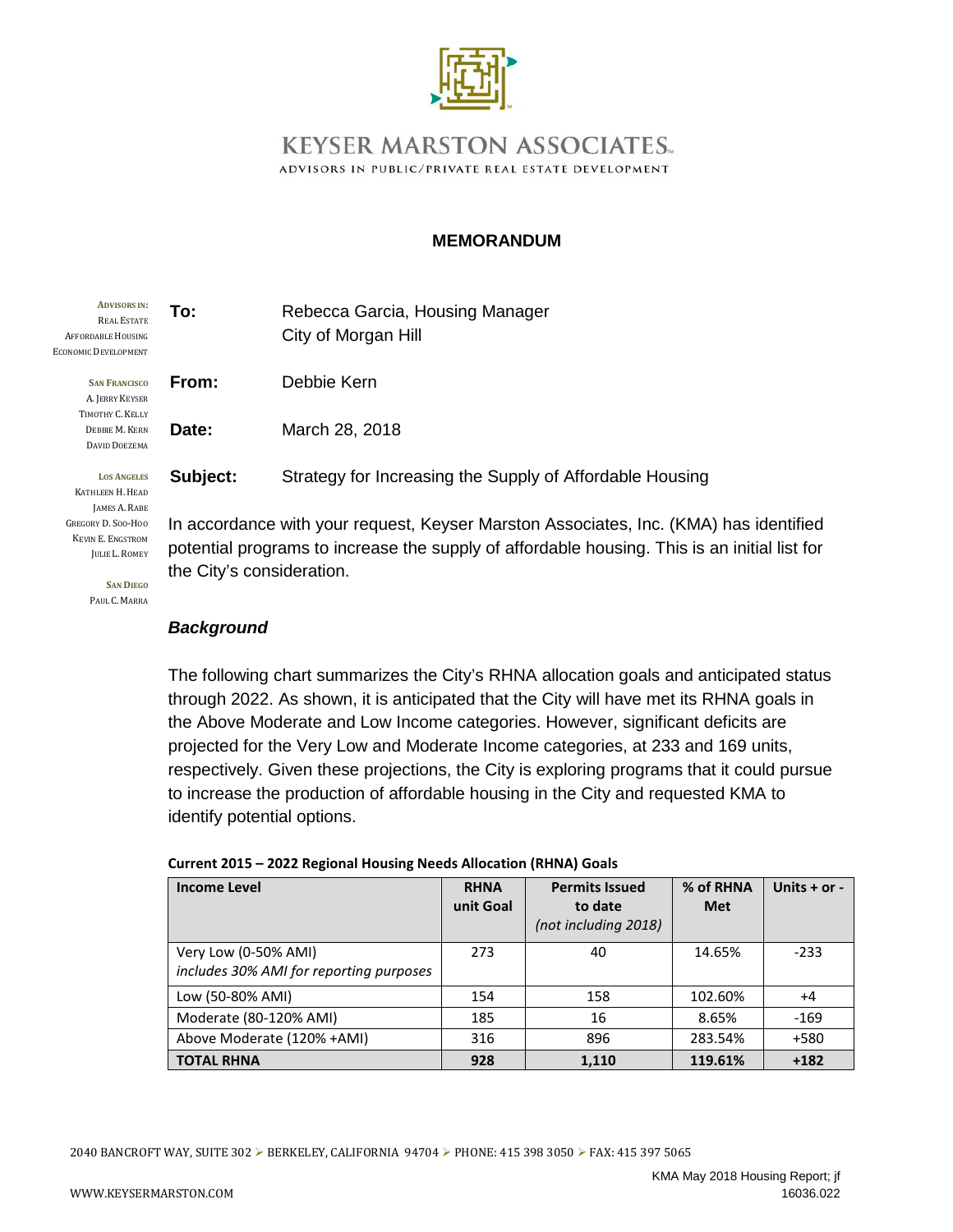#### *Potential Programs*

## **1. Encouraging Accessory Dwelling Units "ADUs" (Secondary Units)**

Many cities are adopting provisions to encourage the development of Accessory Dwelling Units (ADUs). ADUs can count toward RHNA goals, even without deed restrictions provided that the City provides a survey of comparable units demonstrating that ADU rents are affordable to very-low income, low-income and moderate income households. ADUs can be built as free standing units, expansions to existing homes, or the conversion of existing space within a home.

The City of Santa Cruz has adopted a program to encourage the development of ADUs, which has proven to be very successful. In summary, Santa Cruz's program consists of four components:

- *Zoning incentives* eliminated covered parking requirements and allowed parking in the front yard setback.
- *"How To" Manual and Design Prototypes*  City prepared a step by step manual to help homeowners through the design, application and construction process. And, the city engaged seven architects to create a range of ADU prototypes, which were then pre-approved by the City's Planning Department.
- *Financing* City offers an ADU loan program and a fee waiver program if units will be subject to long term deed restrictions,
- *Community education* City held five community workshops to inform residents about the program.

Other cities are adopting standards for ADUs, which help homeowners understand the applicable requirements.

Potential strategies for Morgan Hill could include:

- a. Surveying rental rates for studios to determine if market rate rents are naturally consistent with Very Low, Low or Moderate income rents for single person households;
- b. Increasing RDCS points for providing more ADUs. For example, the RDCs currently awards 3 points if more than 30% of the units have ADUs. To incentivize the development of ADUs, the RDCS could provide 1 point for every 8% of units with ADUs. If 80% of the units had ADUs, the project would receive 10 points.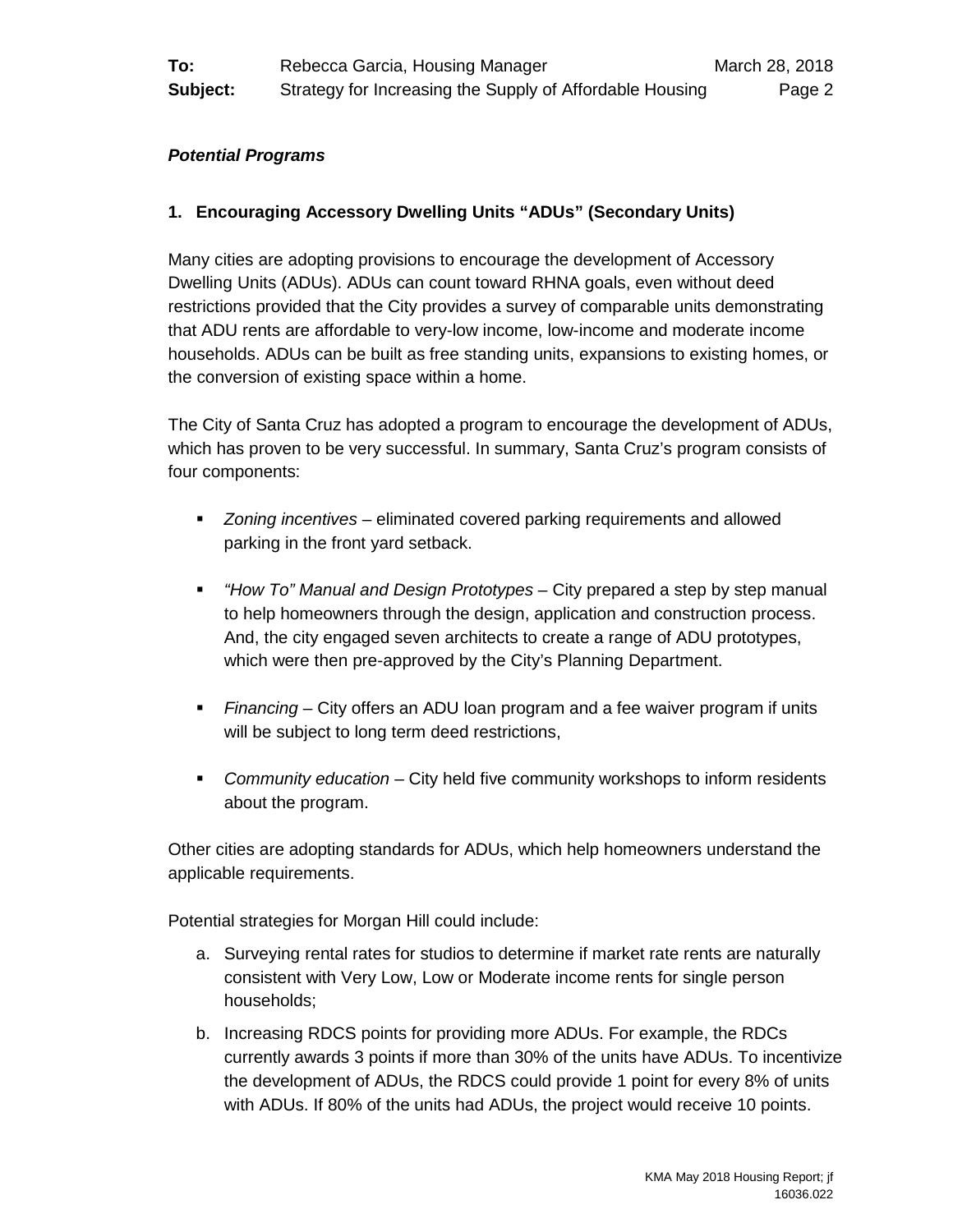- c. Reducing / waiving fees and providing incentives for ADUs;
- d. Applying for SB 2 funds from the State to provide financing for ADUs;
- e. Preparing a comprehensive program, similar to the Santa Cruz program (SB 2 funds could potentially be a funding source for preparing a program);
- f. Establishing and publishing requirements for ADUs;

## **2. Modifying the RDCS Point Structure**

- *a.* Provide *Points for Moderate Income units in Market Rate Rental Projects* The current point structure only provides points for the inclusion of Extremely Low, Very Low and Low income rental units. A "moderate income" category could be added, with projects receiving points for the inclusion of moderate income units affordable, at say, 100% of AMI.
- *b. For Sale Market Rate Projects – Increase the inclusionary percentage from 8% to 10% or 12% and eliminate the on-site requirement for 70% AMI units.* While increasing the on-site requirement to 10% or 12% will reduce sales proceeds to developers, the impact can be mitigated by eliminating the requirement to provide 70% AMI units and increasing the requirement for Moderate units. For example, the requirements could be as follows:

| <b>70% AMI</b> | <b>90% AMI</b> | <b>110% AMI</b> | <b>Points</b> |
|----------------|----------------|-----------------|---------------|
| 0%             | 2%             | 8%              | 30            |
|                |                | 10%             | 28            |
|                |                | 12%             |               |

- *c. For Sale Affordable Projects – Eliminate the 70% and 80% AMI Categories. The program currently incentivizes providing units at 70% AMI and 80% AMI.* To increase the supply of Moderate income units, the City could eliminate the Low income categories.
- *d. Rental Affordable Projects – Reduce Percentages for Low Income Units.* In order to create more Very Low Income units, the City could increase the percentage requirements for Very Low Income Units and decrease the percentage requirements for Low Income Units.
- *e. Increasing RDCS points for ADU Units* As noted above, the RDCs currently awards 3 points if more than 30% of the units have ADUs. To incentivize the development of ADUs, the RDCS could provide 1 point for every 8% of units with ADUs. If 80% of the units had ADUs, the project would receive 10 points.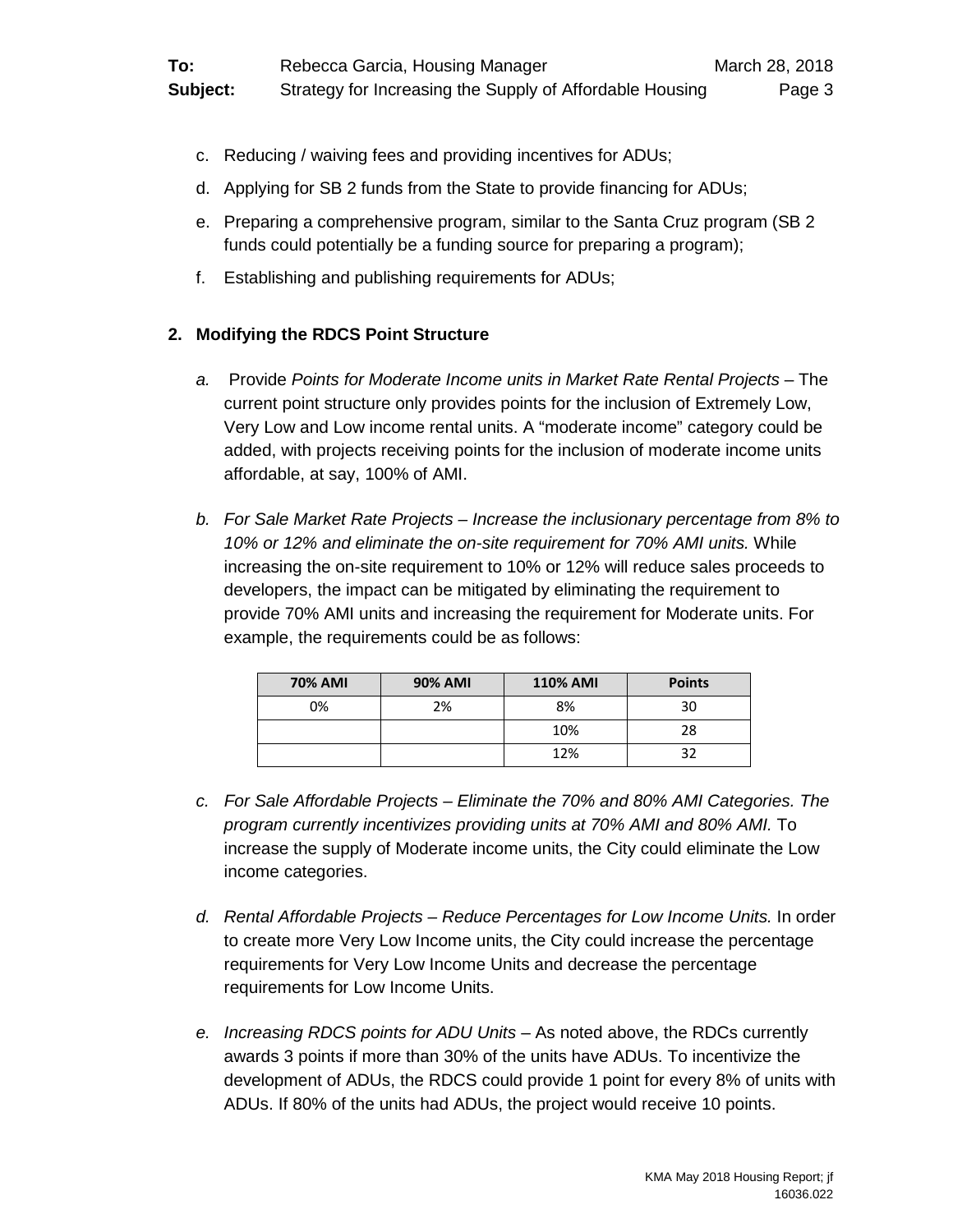*f. Increasing the RDCS Inclusionary Requirement to 15% –* The RDCS program currently provides points for projects that provide up to 10% inclusionary units. This percentage is, in part, driven by the balance of the point system and benefits that must be provided in order to be competitive in the RDCS competition. If the City increases the affordable housing points system so that 15% inclusionary yields the same points as 10% inclusionary currently does, developers will likely try to secure points in other categories because the "cost" of the affordable housing points will have increased. To neutralize this incentive, the City could modify the point system for all categories to maintain the relative cost of different categories. Or, if the City wants to prioritize affordable housing over the other point system categories, the RDCS could be modified to increase the points for providing 15% inclusionary units and reducing the points for other categories. Under either approach, development costs would increase and the number of points of successful projects would likely decrease and community benefits would decrease. To mitigate this impact, the City could seek to identify incentives that would reduce building costs or increase value, such as reducing setback requirements or parking requirements.

## **3. Sponsor Public/Private Partnerships for Affordable Housing**

- a. *Development of Surplus City-owned property*. The City could identify a cityowned property that could be developed with affordable housing and issue an RFP for development proposals. The City's participation could be in the form of leasing the site to the development, or selling at a reduced price to enable the private sector to build affordable housing. An ownership project could be targeted to Moderate Income households or a rental project could be targeted toward Very Low income households.
- b. *Leveraging Affordable Housing Fee Revenues for New Development.* The City could use housing fee revenues to assist private developers build affordable units. The City could give priority to projects that leverage other funds, such as LIHTC revenue or State funding for Veterans housing.
- c. *Dedicating Redevelopment Property Tax Trust Fund (RPTTF) revenues to the development of Affordable Housing.* If available, the City could dedicate a portion of its former Redevelopment funds to the development of affordable housing and use the funds to leverage other funding sources secured by private developers.